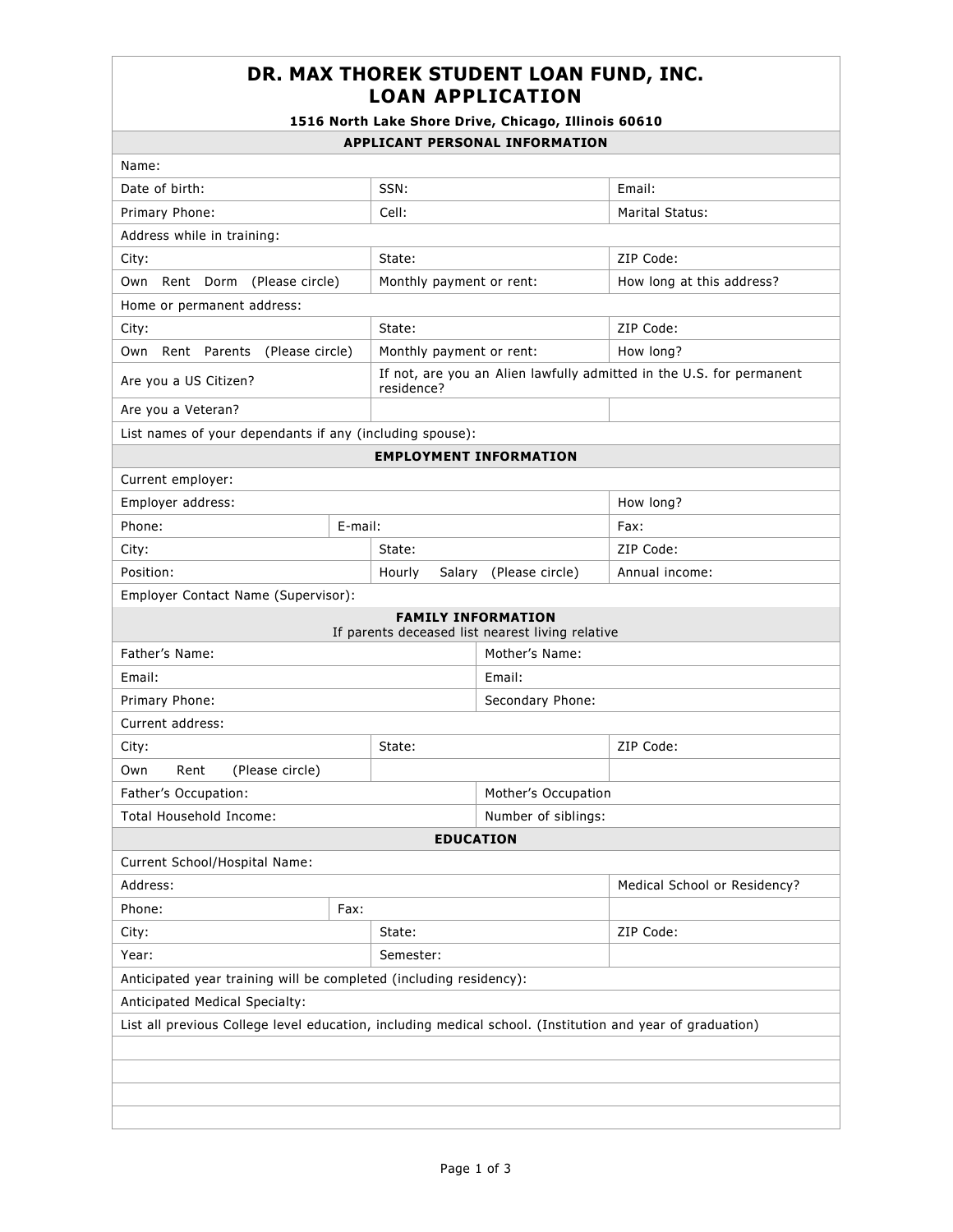| DR. MAX THOREK STUDENT LOAN FUND, INC.<br>ADDITIONAL APPLICATION INFORMATION                                                                                                                                              |                                                                                                      |                                       |             |                 |  |  |  |
|---------------------------------------------------------------------------------------------------------------------------------------------------------------------------------------------------------------------------|------------------------------------------------------------------------------------------------------|---------------------------------------|-------------|-----------------|--|--|--|
| Name of a non-parent relative not residing with you:                                                                                                                                                                      |                                                                                                      |                                       |             |                 |  |  |  |
| Address:                                                                                                                                                                                                                  |                                                                                                      |                                       |             | Phone:          |  |  |  |
| City:                                                                                                                                                                                                                     | State:                                                                                               |                                       |             | ZIP Code:       |  |  |  |
| Relationship:                                                                                                                                                                                                             |                                                                                                      |                                       |             |                 |  |  |  |
| List two personal references with contact information below:                                                                                                                                                              |                                                                                                      |                                       |             |                 |  |  |  |
| 1.                                                                                                                                                                                                                        |                                                                                                      |                                       |             |                 |  |  |  |
| 2.                                                                                                                                                                                                                        |                                                                                                      |                                       |             |                 |  |  |  |
|                                                                                                                                                                                                                           | <b>CREDIT CARDS</b>                                                                                  |                                       |             |                 |  |  |  |
| Name                                                                                                                                                                                                                      | Account no.                                                                                          | Current<br>Monthly payment<br>balance |             |                 |  |  |  |
|                                                                                                                                                                                                                           |                                                                                                      |                                       |             |                 |  |  |  |
|                                                                                                                                                                                                                           |                                                                                                      |                                       |             |                 |  |  |  |
|                                                                                                                                                                                                                           | <b>MORTGAGE COMPANY</b>                                                                              |                                       |             |                 |  |  |  |
| Address:<br>Account no.:                                                                                                                                                                                                  |                                                                                                      |                                       |             |                 |  |  |  |
| <b>AUTO LOANS</b>                                                                                                                                                                                                         |                                                                                                      |                                       |             |                 |  |  |  |
| Auto loans (Car make & creditor)                                                                                                                                                                                          | Account no.                                                                                          | <b>Balance</b>                        |             | Monthly payment |  |  |  |
|                                                                                                                                                                                                                           |                                                                                                      |                                       |             |                 |  |  |  |
|                                                                                                                                                                                                                           |                                                                                                      |                                       |             |                 |  |  |  |
|                                                                                                                                                                                                                           | OTHER LOANS, DEBTS, OR OBLIGATIONS<br>(Include all student loans, use additional sheet if necessary) |                                       |             |                 |  |  |  |
| Description (Bank name, etc.)                                                                                                                                                                                             | Account no.                                                                                          | Amount                                |             |                 |  |  |  |
|                                                                                                                                                                                                                           |                                                                                                      |                                       |             |                 |  |  |  |
|                                                                                                                                                                                                                           |                                                                                                      |                                       |             |                 |  |  |  |
|                                                                                                                                                                                                                           |                                                                                                      |                                       |             |                 |  |  |  |
|                                                                                                                                                                                                                           |                                                                                                      |                                       |             |                 |  |  |  |
|                                                                                                                                                                                                                           |                                                                                                      |                                       |             |                 |  |  |  |
|                                                                                                                                                                                                                           |                                                                                                      |                                       |             |                 |  |  |  |
|                                                                                                                                                                                                                           | OTHER ASSETS OR SOURCES OF INCOME                                                                    |                                       |             |                 |  |  |  |
| Description (Home, auto, savings account, checking, etc.)                                                                                                                                                                 |                                                                                                      | Amount per month or value             |             |                 |  |  |  |
|                                                                                                                                                                                                                           |                                                                                                      |                                       |             |                 |  |  |  |
|                                                                                                                                                                                                                           |                                                                                                      |                                       |             |                 |  |  |  |
|                                                                                                                                                                                                                           |                                                                                                      |                                       |             |                 |  |  |  |
|                                                                                                                                                                                                                           |                                                                                                      |                                       |             |                 |  |  |  |
| Are the listed assets available to assist with educational expenses and if so how? Please also indicate if any<br>existing student loans are included in the financial report on page 3 under "Resources" - "Other Loans" |                                                                                                      |                                       |             |                 |  |  |  |
| I authorize the Dr. Max Thorek Student Loan Fund, Inc. to verify the information provided on this form as to my<br>personal, credit and employment history.                                                               |                                                                                                      |                                       |             |                 |  |  |  |
| Signature of applicant                                                                                                                                                                                                    |                                                                                                      |                                       |             |                 |  |  |  |
| Signature of co-signer, if one is available                                                                                                                                                                               |                                                                                                      |                                       |             |                 |  |  |  |
| Print co-signer name                                                                                                                                                                                                      |                                                                                                      |                                       | City, State |                 |  |  |  |